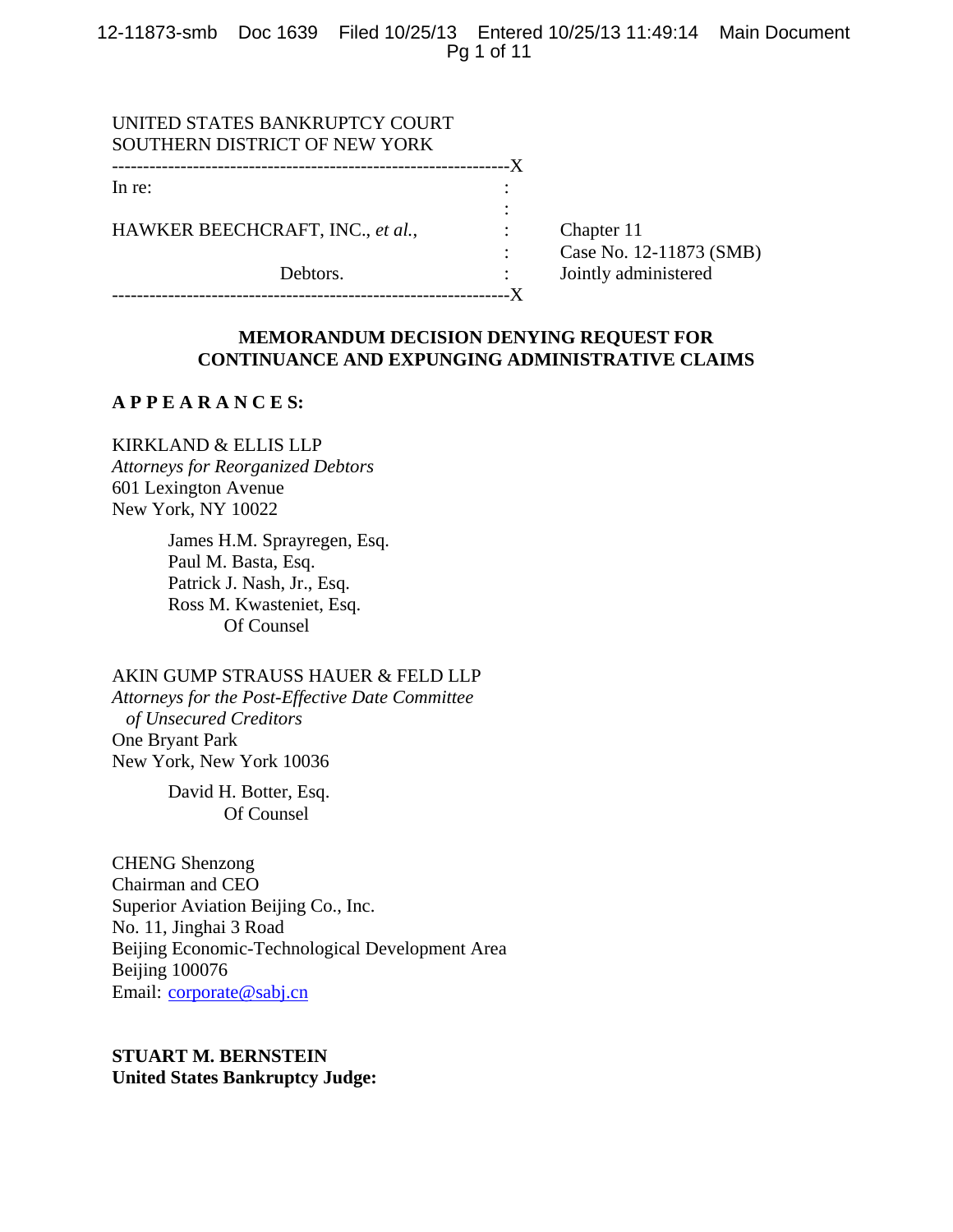### 12-11873-smb Doc 1639 Filed 10/25/13 Entered 10/25/13 11:49:14 Main Document Pg 2 of 11

 The reorganized debtors (collectively "Hawker") have objected to four administrative claims, each in the sum of \$50 million, filed by Superior Aviation Beijing Co., Inc. ("Superior"). (*Reorganized Debtors' Objection to Proofs of Claim Numbered 2805, 2818, 2851, and 2852 Asserting Administrative Claims Filed by Superior Aviation Beijing Co., Ltd.*, dated Aug. 15, 2013 ("*Hawker Objection*") (ECF Doc. # 1571).) After receiving a thirty-day continuance to file a response, Superior now seeks an additional ninety days. Hawker opposes the request. For the reasons that follow, the request for a continuance is denied, and the claim objection is sustained.

#### **BACKGROUND**

 The material facts are not disputed. At all relevant times, Hawker was engaged in the manufacture, sale and servicing of jet and non-jet aircraft. Hawker filed a chapter 11 petition in this Court on May 3, 2012. During the bankruptcy, Hawker simultaneously pursued two exit strategies: a Standalone Transaction under which all prepetition funded debt claims would be converted into equity and a Third Party Transaction that contemplated a sale of substantially all of Hawker's assets. Importantly, Hawker intended to discontinue its jet business if it could not sell it as part of an asset sale to a third-party.

 Following an extensive marketing process, Hawker decided to pursue the possibility of a Third Party Transaction with Superior (the "Proposed Transaction"). The parties entered into two letter agreements that are central to the current dispute. Both were governed by New York law, without regard to New York's conflicts of laws principles. Under the *Exclusivity Agreement*, dated July 6, 2012, Superior tentatively agreed to pay \$1.79 billion for Hawker's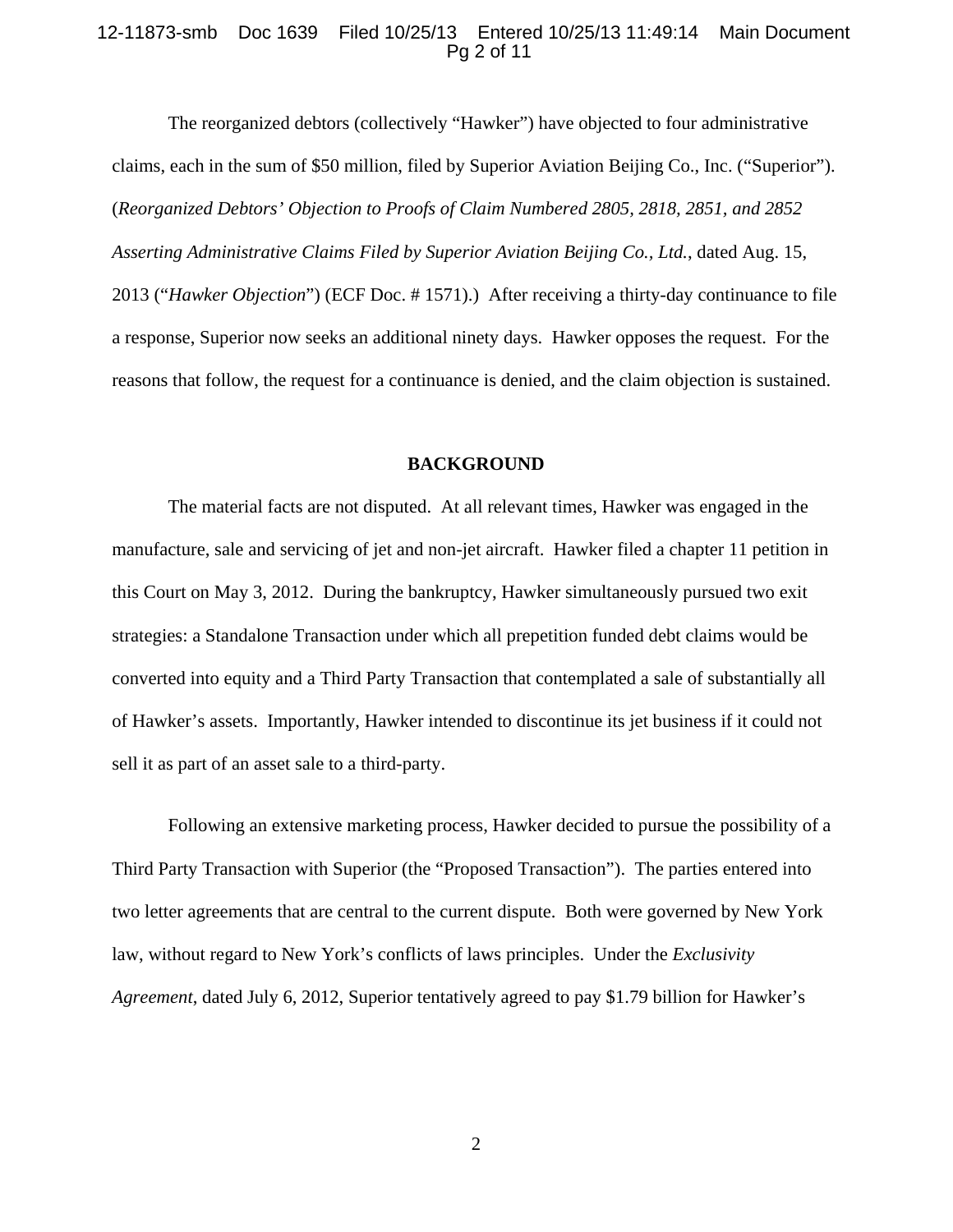# 12-11873-smb Doc 1639 Filed 10/25/13 Entered 10/25/13 11:49:14 Main Document Pg 3 of 11

assets, and Hawker agreed to negotiate with Superior exclusively for a short period of time.<sup>1</sup> Superior agreed to pay Hawker \$50 million (the "Payment") "[a]s consideration to induce the Company to enter into this letter agreement and to induce the Company to (a) continue to operate its jets business, (b) discontinue its negotiations with other interested purchasers of all or a portion of the Company's business assets, and (c) expend significant effort and incur substantial time and expense to pursue the Proposed Transaction." (*Exclusivity Agreement* at ¶ 3.) Superior acknowledged that the \$50 million was intended, among other things, to compensate Hawker for the costs and expenses of preserving and keeping its jet business open and operational during the implementation of the Proposed Transaction (the "Hawker Preservation Expenses"). (*Id.*) If the parties consummated the Proposed Transaction, the \$50 million payment would be credited against the purchase price. (*Id.*) Finally, the *Exclusivity Agreement* provided that, if it was terminated in accordance with its terms or Superior determined in its "sole and absolute discretion that the Proposed Transaction is not likely to be consummated, then, in either case, upon delivery or receipt by (as applicable) [Hawker] of a written notice (the 'Termination Notice'), [Hawker] shall cause to be refunded . . . to [Superior] that portion of the Payment (if any) in excess of the Hawker Preservation Expenses incurred as of the date of the delivery of the Termination Notice as agreed to by [Hawker] and [Superior] (the 'Refund Amount')." (*Id.*)

 The second agreement, the *Refund Agreement*, dated July 6, 2012, liquidated the Refund Amount based on the date of termination.<sup>2</sup> Its declared purpose was to eliminate the need to calculate the actual amount of the Hawker Preservation Expenses. (*See Refund Agreement* at pg.

 $\frac{1}{1}$  A copy of the *Exclusivity Agreement* is annexed as Exhibit C to the *Hawker Objection*, at pp. 140-47 of 222.

A copy of the *Refund Agreement* is annexed as Exhibit D to the *Hawker Objection*, at pp. 151-155 of 222.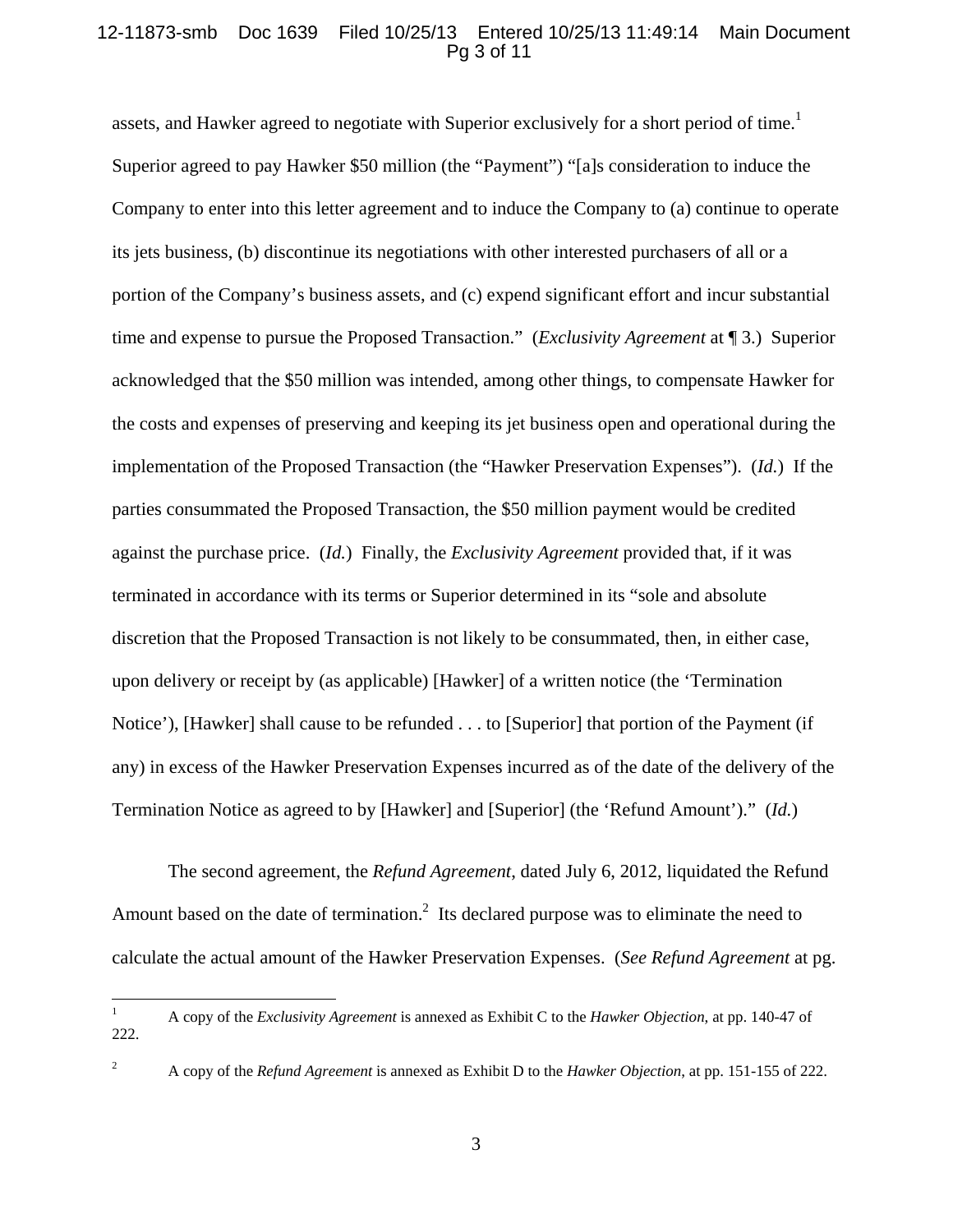# 12-11873-smb Doc 1639 Filed 10/25/13 Entered 10/25/13 11:49:14 Main Document Pg 4 of 11

151 of 222 ("The calculation of the Refund Amount pursuant to this letter includes the calculation and determination of the Hawker Preservation Expenses, and no further calculation or determination of the Hawker Preservation Expenses shall be made for any purposes of the Exclusivity Agreement.").) The Refund Amount decreased over time, reflecting the fact that the Hawker Exclusivity Expenses simultaneously increased while Hawker negotiated exclusively with Superior and continued to operate the jet business that Superior might want to buy and Hawker otherwise intended to close. For example, if the Termination Notice was sent (or received) after July 6, 2012 but before July 13, 2012, Hawker had to refund \$42 million. If the Termination Notice was sent or received after that date, the Refund Amount became progressively smaller. If the Proposed Transaction was terminated after October 19, 2012, "the Refund Amount shall be deemed to be zero." (*Refund Agreement*, Ex. A.)

Hawker thereafter moved for approval of the exclusivity arrangement with Superior. The Court granted the motion on July 17, 2012 based on Superior's agreement to pay the \$50 million, which the Court characterized as an "option price." (*See* Transcript of hearing, held July 17, 2012, at 54-55 (ECF Doc. # 377).)<sup>3</sup> The parties subsequently negotiated but could not reach a definitive agreement. Hawker issued a press release on October 18, 2012 to the effect that it was no longer pursuing the Proposed Transaction, and five days later, on October 23, 2012, Superior sent a Termination Notice and demanded a refund of the \$50 million Payment with accrued interest.<sup>4</sup>

 $\frac{1}{3}$ 

A copy of the transcript is annexed as Exhibit E to the *Hawker Objection*, at pp. 157-213 of 222.

<sup>4</sup> A copy of the Termination Notice and Hawker's response are annexed, respectively, as Exhibit F (pp. 215- 18 of 222) and Exhibit G (pp. 220-21 of 222) to the *Hawker Objection*.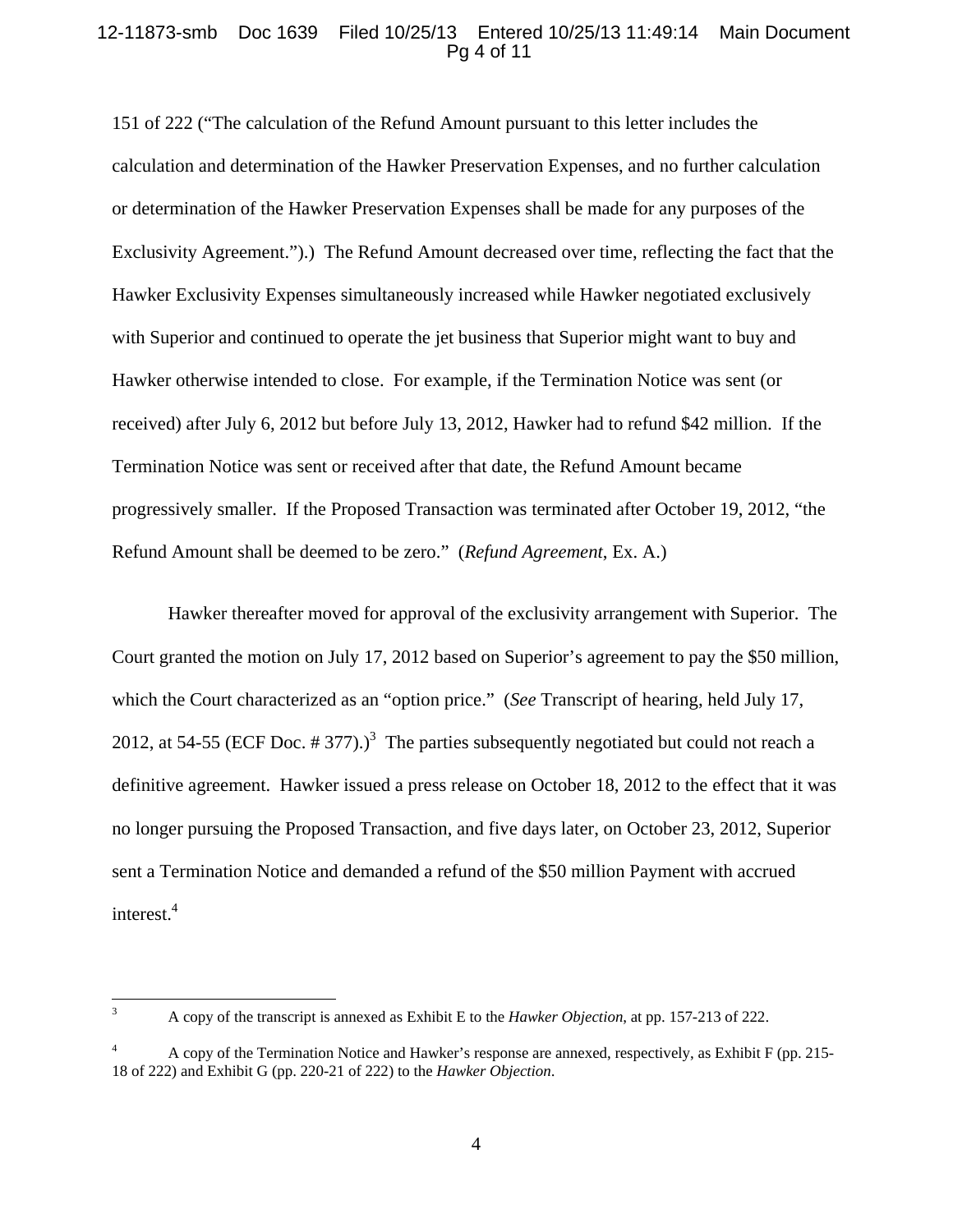### 12-11873-smb Doc 1639 Filed 10/25/13 Entered 10/25/13 11:49:14 Main Document Pg 5 of 11

 Thereafter, on or about March 14, 2013, Superior filed four apparently identical requests for payment of administrative claims, numbered 2805, 2818, 2851 and 2852. (*Hawker Objection*, Ex. B, pp. 21-137 of 222.) The requests sought \$50 million as an administrative expense on the theory that the "\$50 million played a positive role in preserving [Hawker's] jets business, which is part of the Debtors' estate, and therefore benefit [*sic*] the Debtor' estate." (*Hawker Objection*, at pp. 23, 59, 95, 118 of 222.) Hawker filed the *Hawker Objection* on August 15, 2013, arguing that Superior did not hold a claim let alone an administrative claim, and failed to file its claims in accordance with the procedures established by the Court. The post-confirmation creditors committee joined in the objection. (*Joinder of the Post-Effective Date Committee of Unsecured Creditors of Hawker Beechcraft, Inc., et al., to Reorganized Debtors' Objection to Proofs of Claim Number 2805, 2818, 2851, and 2852 Asserting Administrative Claims Filed by Superior Aviation Beijing Co., Ltd.*, dated Sept. 13, 2013 (ECF Doc. # 1588).)

 The hearing on the *Hawker Objection* took place on September 19, 2013, but before then, Superior encountered a "disagreement" with its attorneys. Superior had been represented during the Proposed Transaction by Locke Lord LLP, a firm with offices in Chicago, New Orleans and New York. The Court had approved the admission *pro hac vice* of several of the firm's attorneys who were admitted only in other jurisdictions, (*see* ECF Doc. ## 428, 429, 430), and Locke Lord LLP filed a notice of appearance on behalf of Superior, signed by an attorney in the New York office. (ECF Doc. # 431.) Notably, Superior's Chairman and CEO signed the Termination Notice and demand for the return of the \$50 million, but Locke Lord did not.

 On September 5, 2013, Steven S. Honigman, Esq., filed a notice of appearance on behalf of Superior. (ECF Doc. # 1579.) In addition, Lisa Wolgast, Esq. of Morris, Manning & Martin,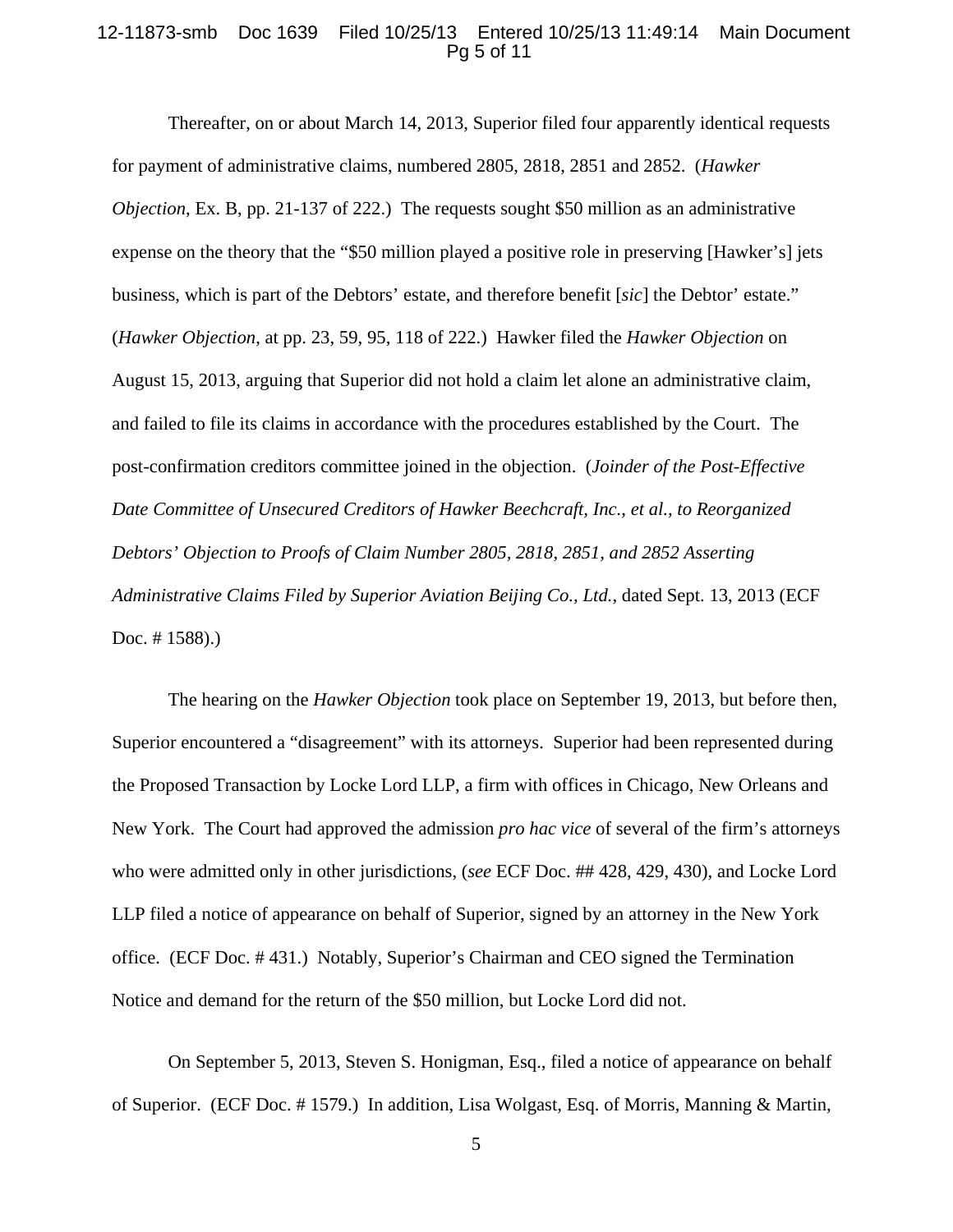# 12-11873-smb Doc 1639 Filed 10/25/13 Entered 10/25/13 11:49:14 Main Document Pg 6 of 11

LLP, an Atlanta firm, filed a motion for admission *pro hac vice* to represent Superior, (ECF Doc. # 1580), and the Court approved her retention by order dated September 6, 2013. (ECF Doc. # 1581.) On September 11, 2013, Honigman wrote to the Court, with Hawker's consent, requesting a one-day extension of the time, from September 12 to September 13, to file Superior's response to the *Hawker Objection*. The Court endorsed the email granting the extension. (ECF Doc. # 1587.)

Honigman did not submit Superior's response.<sup>5</sup> Instead, on September 13, 2013, the due date, Honigman and Wolgast submitted what appeared to be an *ex parte* motion for leave to withdraw as counsel for Superior "because of a material disagreement with Superior about the subject matter of the representation." (ECF Doc. # 1590.) The motion did not include a return date, and the movants did not file an affidavit of service indicating that the motion had been sent to Superior or anyone else. Consequently, the Court did not approve it.

 Returning to the September 19 hearing on the *Hawker Objection*, neither Honigman nor Wolgast nor anyone from Locke Lord appeared on behalf of Superior. Instead, Superior was represented at the hearing by James F. Adams, Esq. of Passman & Jones, PC, a Dallas firm. He was accompanied by two attorneys from China. Adams had been contacted earlier in the week by one of his clients, Superior Air Parts, who he believed was an affiliate of Superior. (Transcript of hearing, held Sept. 19, 2013, at 6 (ECF Doc. # 1601.) Adams sought a continuance. He explained that Superior was at a disadvantage because it was located abroad,

 $\overline{a}$ 

<sup>5</sup> Superior submitted a *pro se* response on or about September 12, 2013. (*See* ECF Doc. # 1635.) It reiterated the theory argued in the Termination Notice and the proofs of claim that the Payment had benefited the estate.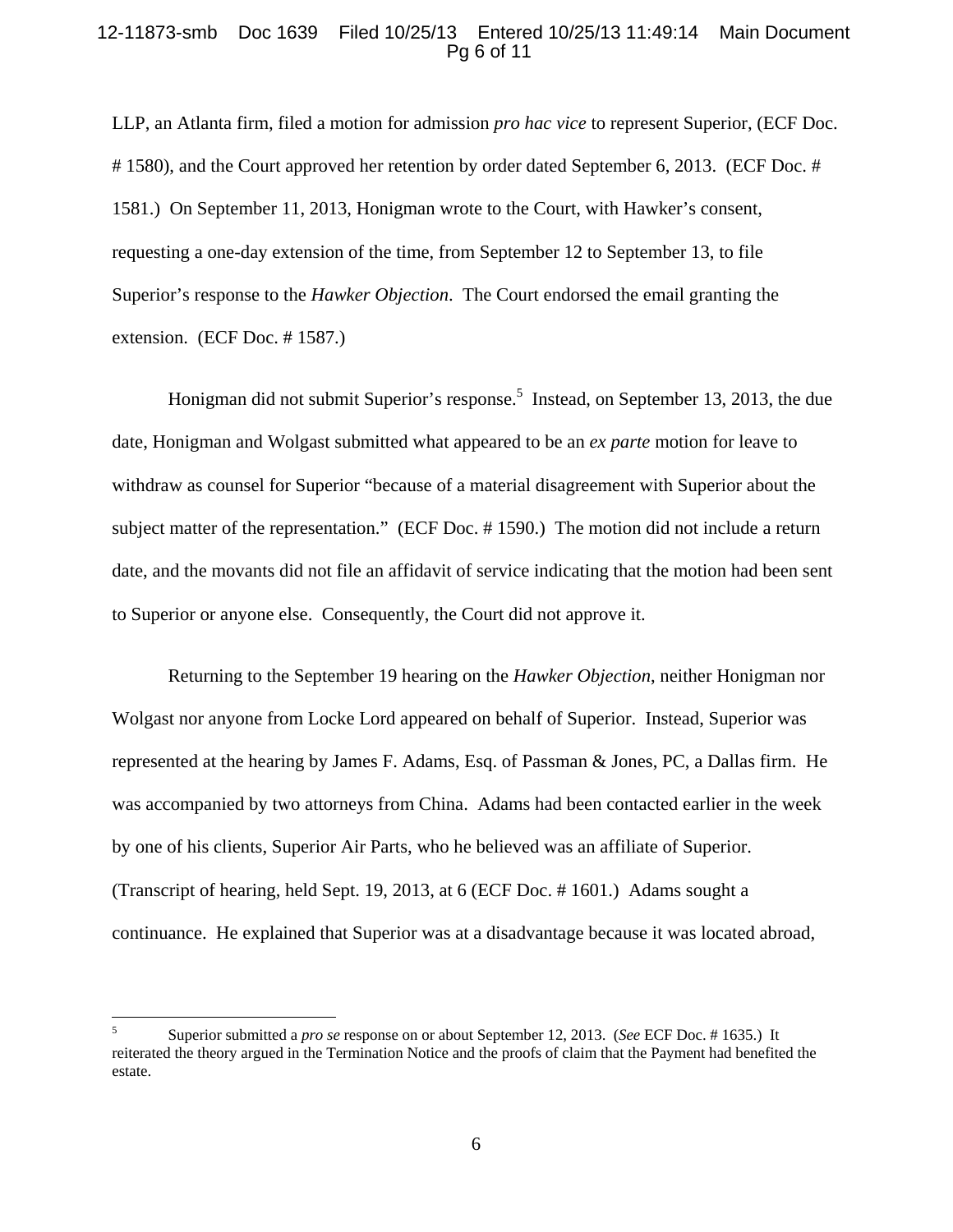### 12-11873-smb Doc 1639 Filed 10/25/13 Entered 10/25/13 11:49:14 Main Document Pg 7 of 11

lacked familiarity with the bankruptcy process, and was attempting to retain new local counsel.

- (*Id.* at 7-8.) The following colloquy then took place:
	- THE COURT: I understand that. I'm just asking how long is this going to go on, that's all.

MR. ADAMS: Thirty -- thirty days.

THE COURT: So you want an adjournment for thirty days?

MR. ADAMS: Correct, your Honor.

THE COURT: How about if I do this? I'll give you thirty days to file a response, and then I'll just deem the matter submitted.

MR. ADAMS: That's fine, Your Honor.

(*Id.* at 8.)

 One day later, Honigman and Wolgast submitted a stipulation signed by Superior in which Superior agreed that they could withdraw as its counsel "for reason of a material disagreement about the subject matter of the representation." (ECF Doc. # 1606.) The Court approved the stipulation on September 23, 2013. (ECF Doc. # 1607.)

 Any further Superior response to the *Hawker Objection* was due on October 18, 2013. Three days before the deadline, Superior sent an application for a ninety-day adjournment signed by its Chairman and CEO. Superior contended that it was difficult for a Chinese company unfamiliar with the laws and legal profession in the United States to find qualified U.S. counsel, language and time zone differences exacerbated the problem, Superior was unable to get the transaction documents, materials and information from its U.S. advisors, and given the complexity of the case, U.S. counsel will need a reasonable amount of time to know about the case, collect the relevant evidence and then prepare Superior's response. (ECF Doc. # 1624-1.)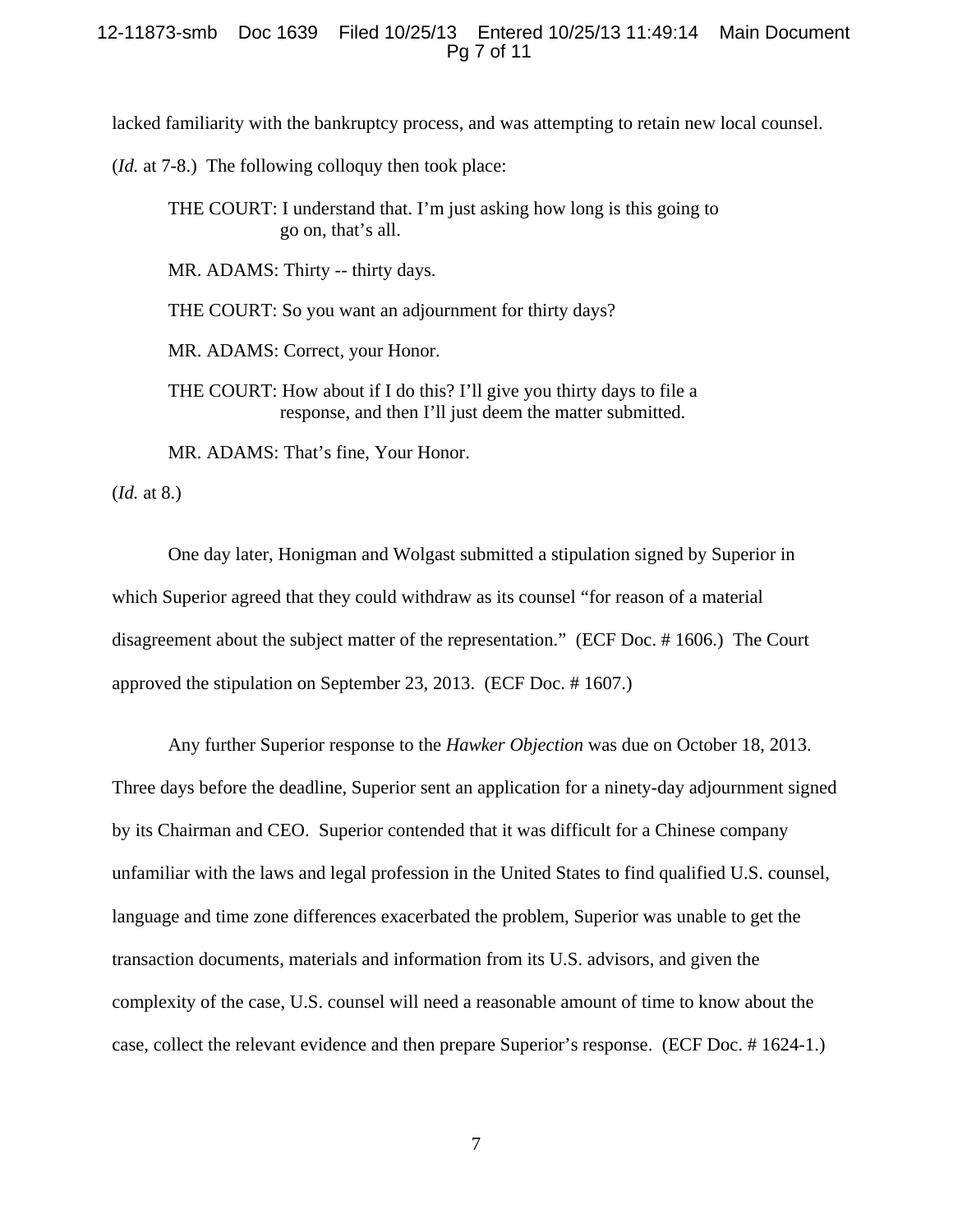#### 12-11873-smb Doc 1639 Filed 10/25/13 Entered 10/25/13 11:49:14 Main Document Pg 8 of 11

 Hawker opposed the continuance, suggesting that Superior was having trouble hiring and/or keeping U.S. counsel because its position was frivolous and risked sanctions. Hawker observed that Superior had been represented by sophisticated U.S. counsel in connection with the Proposed Transaction, but counsel had not signed the Termination Notice that demanded the return of the Payment. (*Reorganized Debtors' Response to the Application for Ninety More Days to File Superior's Response to the Reorganized Debtors' Objection to Proofs of Claim Numbered 2805, 2818, 2851, and 2852 Asserting Administrative Claims Filed by Superior Aviation Beijing Co., Ltd.*, dated Oct. 22, 2013, at ¶ 2 (ECF Doc. # 1631).) Wolgast of Morris, Manning & Martin, LLP (as well as Honigman), had filed a notice of appearance but sought to withdraw eight days later because of "a material disagreement with Superior about the subject matter of the representation." (*Id.* at 13.) Superior's real problem was "that an order of this Court provides that the \$50 million deposit belongs to the Debtors, and any U.S. law firm would risk Rule 11 sanctions for arguing Superior's position. Granting Superior another 90 days to locate counsel and respond will not change this reality." (*Id.* at  $\P$  4 (footnote omitted).)

 Hawker also took issue with Superior's argument that language differences, time zone differences, complexity or any other factor cited by Superior contributed to its difficulty in retaining U.S. counsel. Superior had retained U.S. counsel to represent it in connection with the Proposed Transaction and had separately retained counsel, who subsequently withdrew, to oppose the objection. (*Id.* at ¶ 5.) Furthermore, "approximately 69 of the American Lawyer 100 Law Firms [maintained] offices in Beijing, Shanghai, or Hong Kong." (*Id.*) Finally, neither the need to amass evidence nor the time to gain familiarity with the matter merited a continuance. The case turned on two documents: the *Exclusivity Agreement* and *Refund Agreement*. (*See id.* at  $\P$  6.)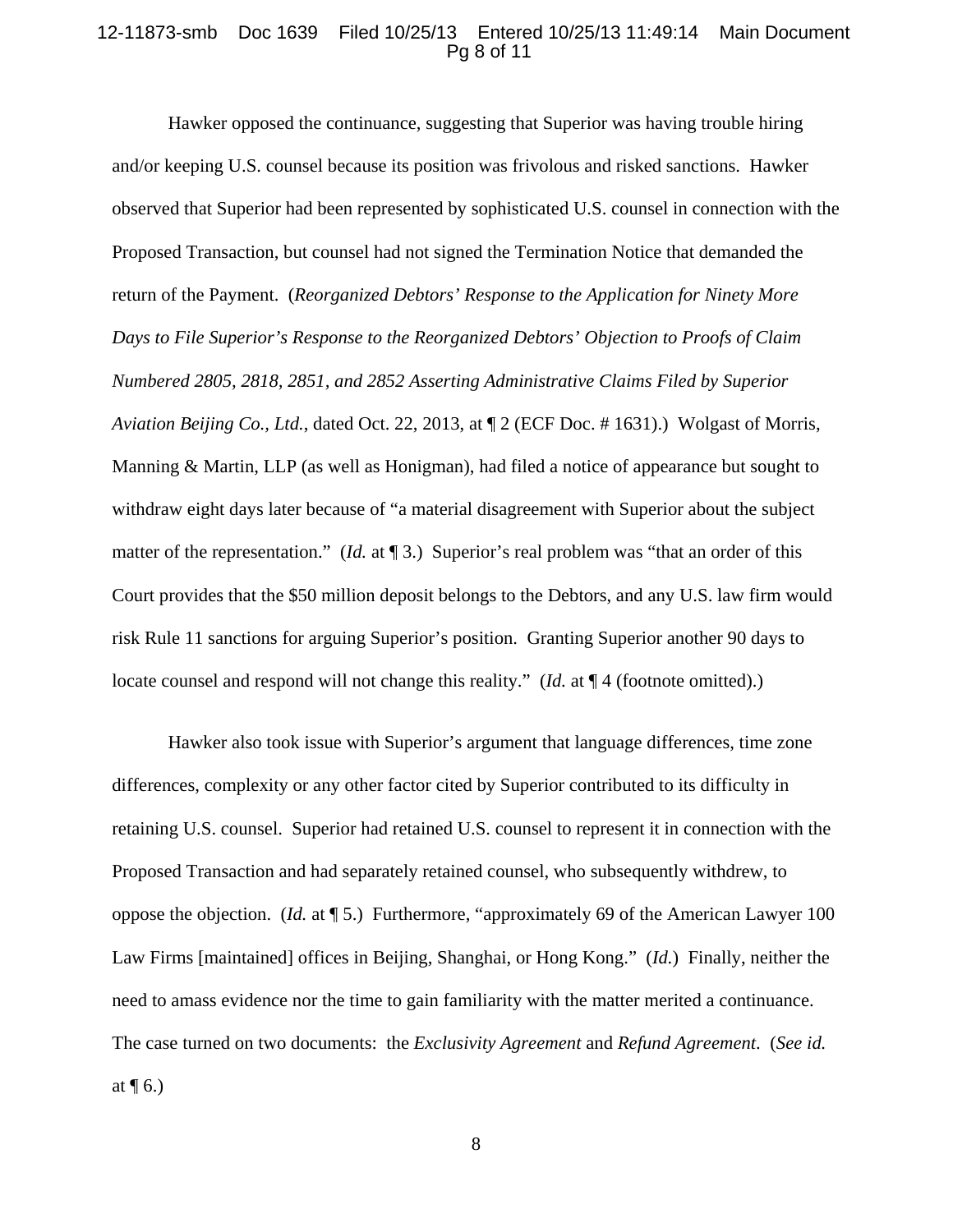12-11873-smb Doc 1639 Filed 10/25/13 Entered 10/25/13 11:49:14 Main Document Pg 9 of 11

### **DISCUSSION**

#### **A. Request for a Continuance**

 The decision whether to grant an adjournment or continuance is committed to the discretion of the Court. *United States v. O'Connor*, 650 F.3d 839, 854 (2d Cir. 2011). Here, the Court declines to continue this matter for ninety days or any other period. First, the Court already granted a thirty-day adjournment requested by Adams who advised the Court that thirty days would be sufficient. Second, Superior never satisfactorily explained why it was having so much difficulty retaining a lawyer in the United States. It had retained U.S. lawyers in the past, a great deal of money was at stake in the current dispute, I assume Superior could afford to pay counsel since it had funded the \$50 million in the first place, and as Hawker argued, there are a substantial number of large U.S. firms that maintain offices in China. Third, the dispute was not complex, and its resolution depended on reading two letter agreements totaling less than ten pages of text.

 I suspect, as Hawker suggests, that no U.S. lawyer would risk filing papers that take the position advocated by Superior. As discussed in the next section of this decision, the disposition of the objection is governed by the parties' unambiguous letter agreements, and there is no basis in bankruptcy law to argue that Superior is entitled to an administrative claim in the amount of the Payment. No Superior attorney—not Honigman, not Wolgast, not Adams, not Locke Lord has ever suggested a theory that would support Superior's administrative claim, and I suspect that Hawker is right that another ninety days isn't going to make a difference. For these reasons, I am not inclined to indulge Superior's request for another, ninety-day continuance, and its request is denied.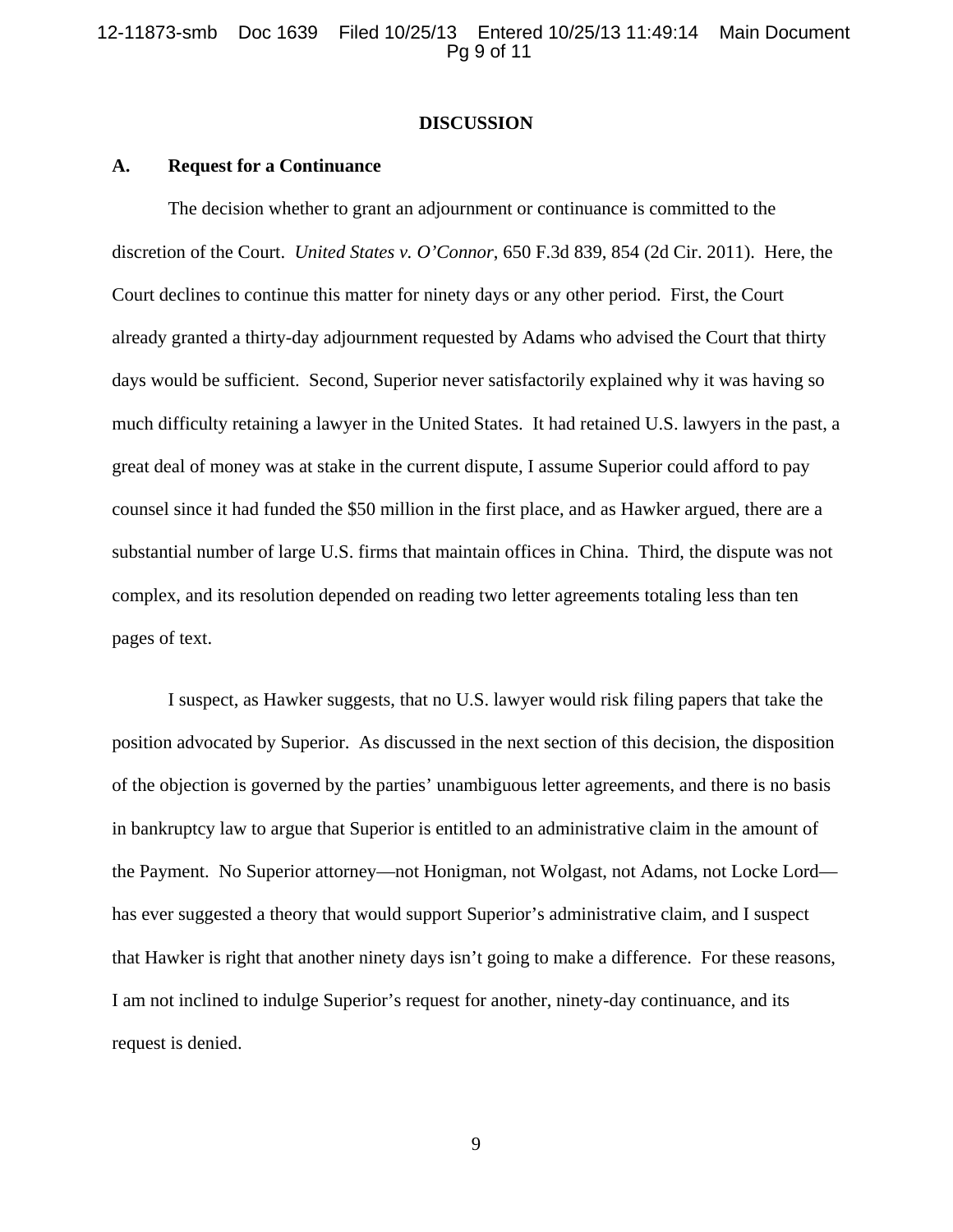### 12-11873-smb Doc 1639 Filed 10/25/13 Entered 10/25/13 11:49:14 Main Document Pg 10 of 11

# **B. The Disposition of the Objection**

 Under New York law, "a written agreement that is clear, complete and subject to only one reasonable interpretation must be enforced according to the plain meaning of the language chosen by the contracting parties." *Brad H. v. City of New York*, 951 N.E.2d 743, 746 (N.Y. 2011). The *Exclusivity Agreement* and the *Refund Agreement* are governed by New York law, and read together, are clear and unambiguous. Superior agreed to pay \$50 million as consideration to induce Hawker to negotiate exclusively with Superior, continue to operate the jet business during those negotiations and expend the time and effort to pursue the Proposed Transaction. Hawker was obligated to refund a portion of the \$50 million if a Termination Notice was delivered (or received) prior to October 19, 2012. Superior terminated the Proposed Transaction after October 19, 2012, it is not entitled to a refund under the clear and unambiguous terms of the *Exclusivity Agreement* and the *Refund Agreement*, and hence, it has no claim.

 Moreover, while it is true that the \$50 million payment conferred a benefit on the estate, the argument misses the point. As the Court observed when it approved the exclusivity arrangement, Superior essentially paid \$50 million for an exclusive option to enter into a definitive agreement with Hawker to buy substantially all of its assets, including a jet business that Hawker was inclined to discontinue. It received the benefit of its bargain and has not argued otherwise. Superior is in the same position as a customer that buys goods or services from a chapter 11 debtor. The customer's payment undoubtedly benefits the estate but does not transform the customer into a creditor or give him a claim against the estate in the amount of the payment.

 Here, too, Superior paid consideration and received consideration from Hawker. Its \$50 million payment benefited the estate but reflected an exchange for value. Superior got what it